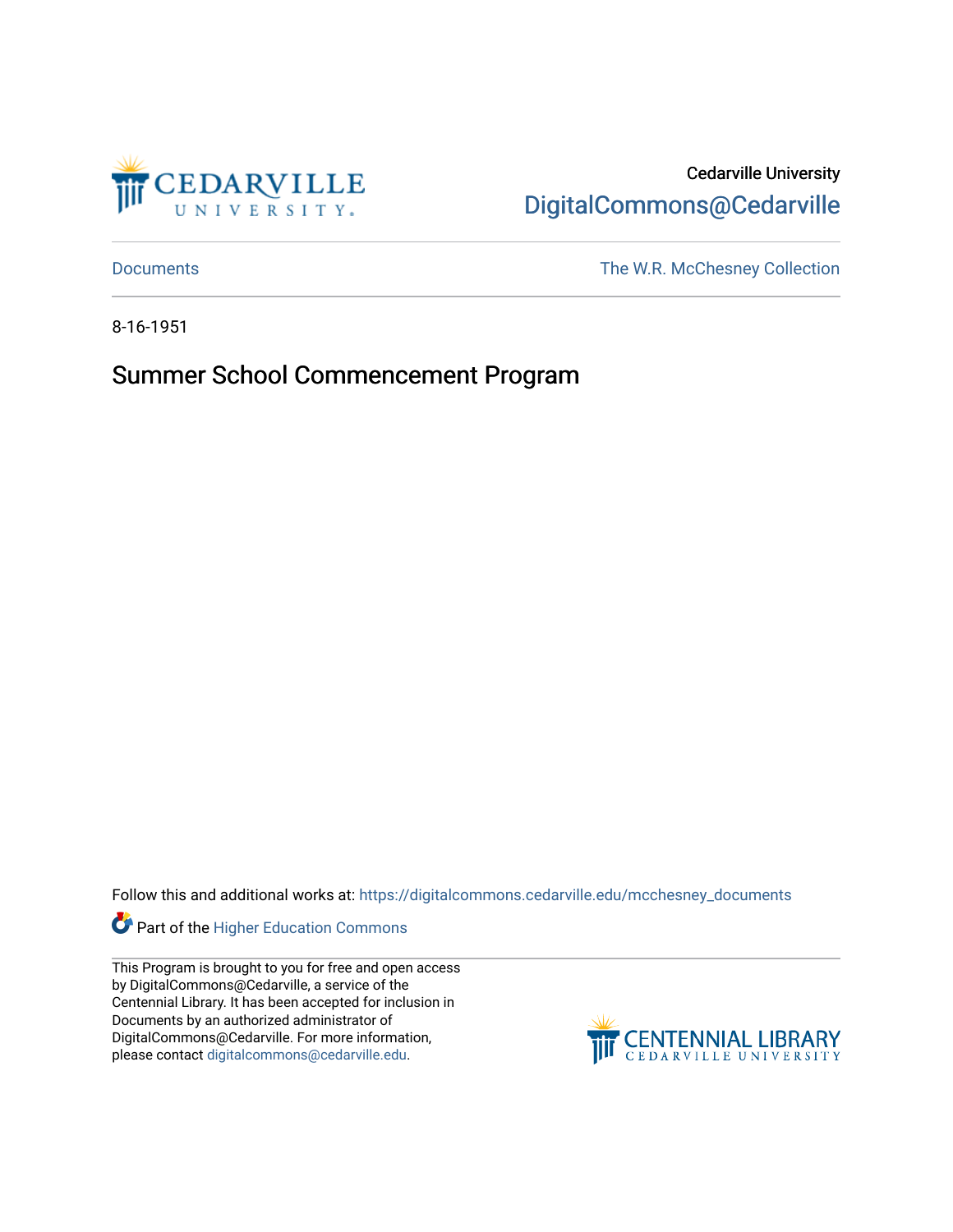# Summer School

*Commencement* 

## CEDARVILLE COLLEGE



# THURSDAY EVENING, AUGUST SIXTEENTH NINETEEN HUNDRED AND FIFTY-ONE EIGHT O'CLOCK

UNITED PRESBYTERIAN CHURCH CEDARVILLE, OHIO

÷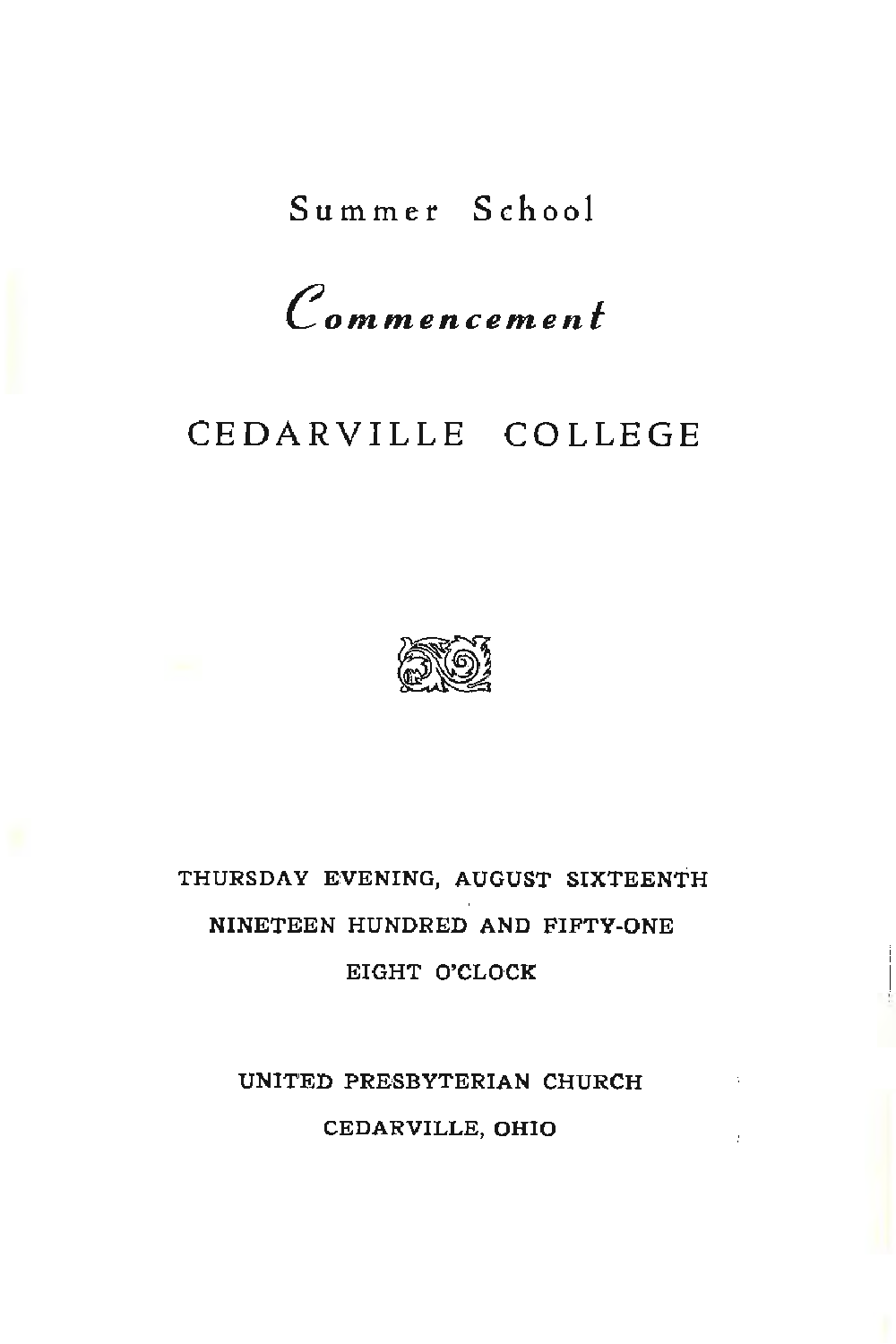| <b>PRELUDE</b> |  |  |  |  | Miss Lena Hastings |
|----------------|--|--|--|--|--------------------|
|                |  |  |  |  | Organist           |

### PROCESSIONAL

March from *Athalia*  ( Congregation Standing) *Mendelssohn* 

### INVOCATION

Rev. William Janson Professor of Bible, Cedarville College.

#### **HYMN**

My *Country 'tis of Thee* 

#### COMMENCEMENT ADDRESS

Dr. Samuel D, Marble President of Wilmington College

#### CONFERRING OF DEGREES

Acting President Edward H. Miller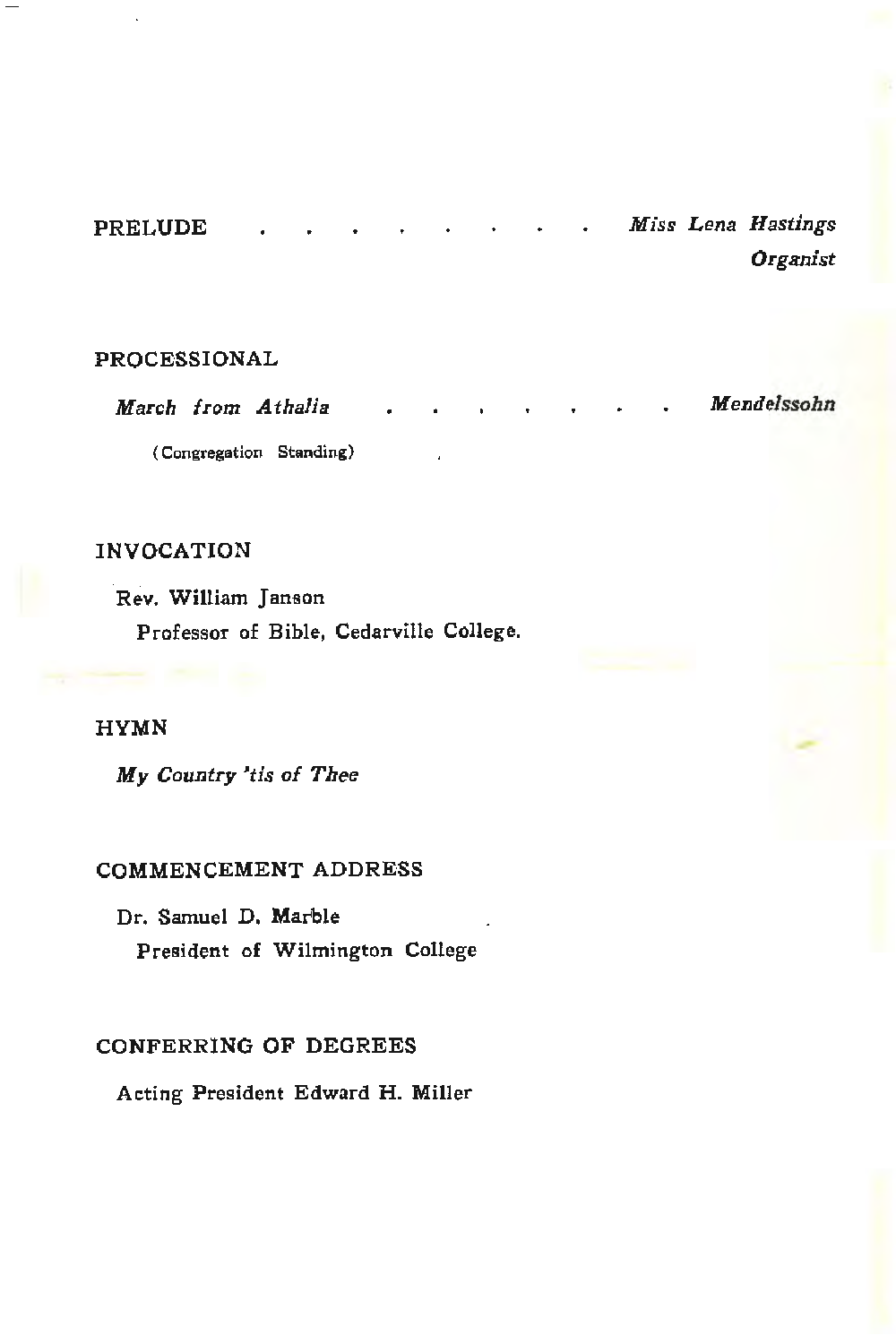#### **ALMA** MATER

#### BENEDICTION

#### RECESSIONAL

*March from The Fifth Symphony* . . . . . Beethoven

#### POSTLUDE

#### CANDIDATES FOR THE DEGREE OF BACHELOR OF SCIENCE IN EDUCATION

Florence Barkalow, *cum laude*  Joanna Bryant Ray Carter Gene Cultice Wendell D. Cultice Eugene D. Fisher Patricia Grieve Marie Harrington Myra Haydock Jean King, cum laude Paul Klontz Donna Lorton Thelma Irene Lynn

Jane McVey, cum laude Thomas Osborne Robert Peters Franklin Pickens Charles Preston Alson Scrivner Walter Sewak Glenn Shumate Eu!a Smith Richard Smith, cum laude Thomas Webster, *in absentia*  Richard Wright

#### CANDIDATES FOR THE CADET CERTIFICATE

Lillie Finlay Mary Miller Phillipp Shupp Carol Warix Ruth Wood